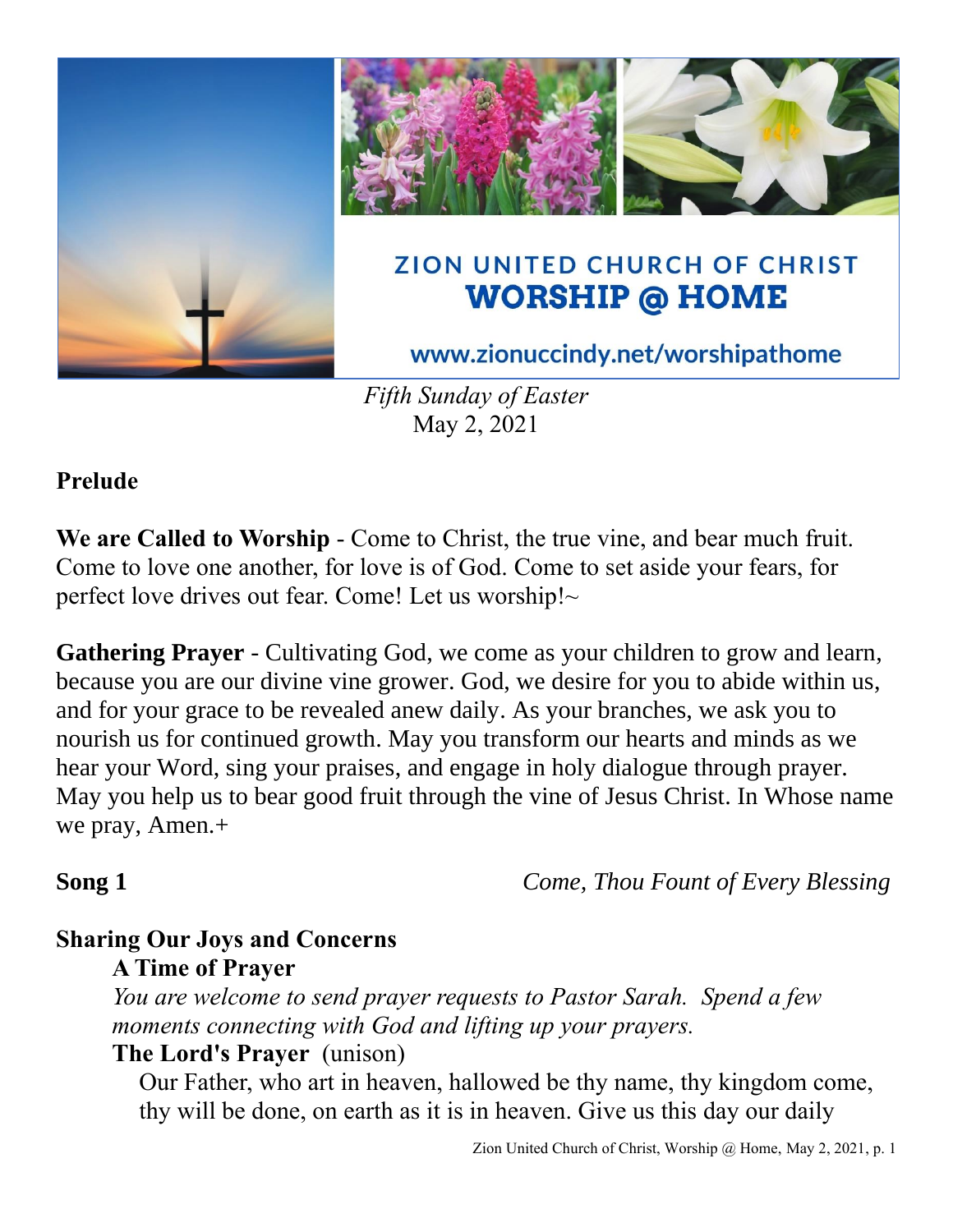bread. And forgive us our debts, as we forgive our debtors. And lead us not into temptation, but deliver us from evil. For thine is the kingdom, and the power, and the glory, forever. Amen.

### **We Hear God's Word** *John 15:1-8*

'I am the true vine, and my Father is the vine-grower. <sup>2</sup>He removes every branch in me that bears no fruit. Every branch that bears fruit he prunes to make it bear more fruit. <sup>3</sup>You have already been cleansed by the word that I have spoken to you. <sup>4</sup>Abide in me as I abide in you. Just as the branch cannot bear fruit by itself unless it abides in the vine, neither can you unless you abide in me. <sup>5</sup>I am the vine, you are the branches. Those who abide in me and I in them bear much fruit, because apart from me you can do nothing. <sup>6</sup>Whoever does not abide in me is thrown away like a branch and withers; such branches are gathered, thrown into the fire, and burned. <sup>7</sup>If you abide in me, and my words abide in you, ask for whatever you wish, and it will be done for you.  $8My$  Father is glorified by this, that you bear much fruit and become my disciples.

God is love, and those who abide in love abide in God, and God abides in them. <sup>17</sup>Love has been perfected among us in this: that we may have boldness on the day of judgement, because as he is, so are we in this world. <sup>18</sup>There is no fear in love, but perfect love casts out fear; for fear has to do with punishment, and whoever fears has not reached perfection in love. <sup>19</sup>We love because he first loved us. <sup>20</sup>Those who say, 'I love God', and hate their brothers or sisters, are liars; for those who do not love a brother or sister whom they have seen, cannot love God whom they have not seen. <sup>21</sup>The commandment we have from him is this: those who love God must love their brothers and sisters also.

# **Meditation** *Abiding in Love*

*1 John 4:16b-21*

## **We Respond to God's Word with Our Giving**

**Invitation** – In gratitude and thanksgiving let us bring our gifts to God.

**May Benevolence** – Our May Benevolence Offering will go to support the UCC's Strengthen the Church (STC) Offering. This special offering reflects the shared commitment of people across the United Church of Christ to cooperatively build up the UCC. Conferences and the national setting equally share the gifts given by members and friends through their local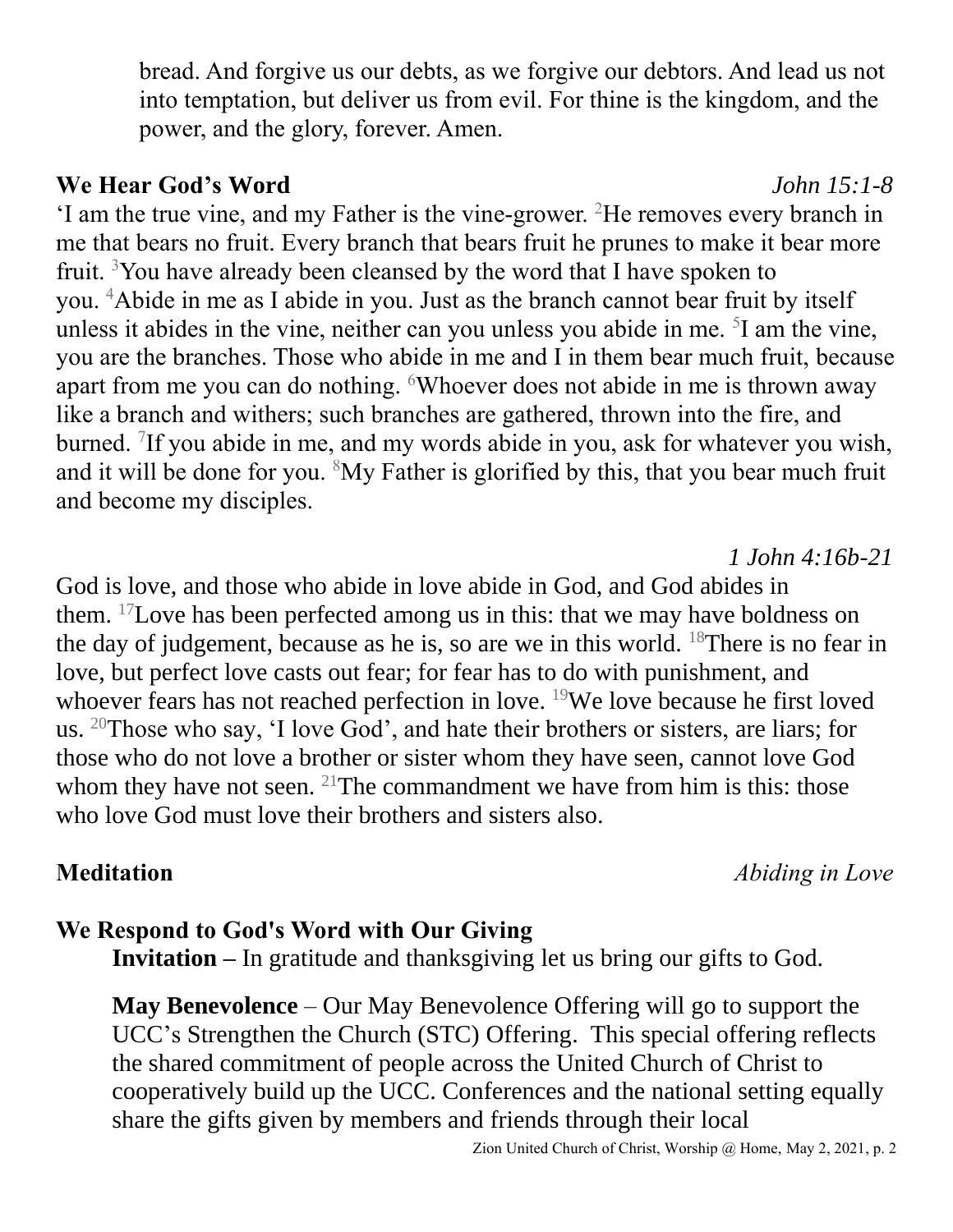congregations. The funds raised support leadership development, new churches, youth ministry, and innovation in existing congregations. By your generosity to this offering, you build up the Body of Christ. As God calls our congregations to be the church in new ways, your generosity will plant new churches, awaken new ideas in existing churches and develop the spiritual life in our youth and young adults.

You can mail your offerings to our office. We check the mail regularly.

Zion United Church of Christ 8916 E. Troy Ave. Indianapolis, IN 46239

Or, donate online at zionuccindy.net/donate.

# **Doxology**

**We Give Thanks** – Generous God, we offer you the fruits of our time, talents and resources in celebration of all that we have been given. Loving God, we give you thanks for all that we have and ask a special blessing on the fruits we have given back to help meet the needs of your beloved community. May the gifts nourish and strengthen the community to grow spiritually, emotionally, and physically. In the name of Jesus Christ, we pray. Amen.+

# **We Gather at the Table**

# **Song 2** *One Bread, One Body*, Zion Virtual Choir



**Set Your Place at the Table**—Communion was first celebrated in the homes of those in the early church. Friends and family would gather together to pray, singing songs, and break bread. We carry on that tradition today. Whatever you have on hand to celebrate communion will work just fine, because this ancient ritual is not about what we use for this meal or where we partake of it. Instead, it is about the act of remembrance. So gather around the table, prepare your place, and remember that Christ is in our midst.

**Our Invitation—** Come to the table of grace, for Christ is the vine, and we are the branches. Come, Holy Spirit, come. Come to the table of love, for whoever does not love, does not know God. Come, Holy Spirit, come. Come to the table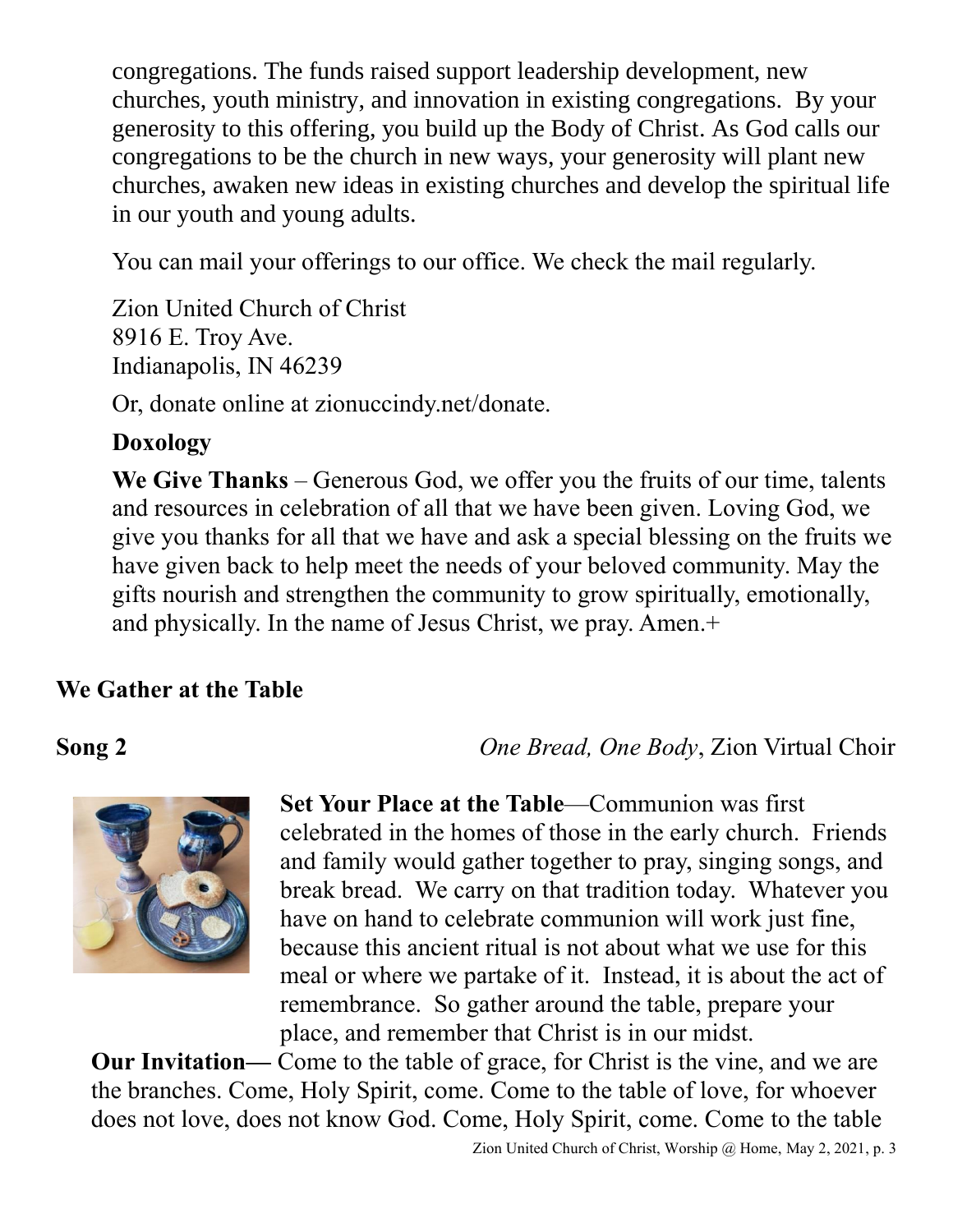of blessing, for Christ is here to abide in us, as we abide in him. Come, Holy Spirit, come.~

**The Words of Institution**—On the night when Jesus was to be betrayed, he gathered with his friends in that upper room to celebrate the Passover meal, a meal of remembrance of the liberation of God's people from slavery in Egypt, a journey that would lead them deep into the wilderness. After the meal was over, Jesus took the bread that was left, broke it, blessed it, and said, "Take and eat, this is my body broken for you." In the same way, he took the cup, the fruit of the vine, and pouring it out he said, "This is the cup of the new covenant, my blood shed for you and the forgiveness of sins. As often as you eat this bread and drink this cup, remember me." Today, we remember Christ's body broken for us and blood shed for us as bread is transformed into mercy and wine into compassion. As we prepare to receive this holy meal, let us ready our hearts by confessing our sins to God. Let us pray.

**Our Confession**— Source of love and life, your glory knows no bounds. We yearn to set aside our fears, but we are often afraid. We long to love our sisters and brothers, but we often feel alienated from them. We desire to abide in you as you abide in us, but we can't seem to figure out how. Show us once more how to love, for only love can cast out our fear. Show us how to love one another well, for only then can we truly know you. Show how to abide in your vine, for only then can we bear the fruit that glorifies your name. Amen. $\sim$ 

**Assurance of Grace—**When we abide in Christ, we abide in the vine of love and grace. Abide in the vine, and receive mercy beyond measure.~

**Blessing Our Meal**—Great Vine Grower, we give you thanks that in the fruit of the vine and in the wheat of the field we can taste and see mercy and grace. Pour out your Holy Spirit into this meal that it might offer us the nourishment and strength we need to abide in you and to share your love with the whole world. Amen.

**We Share the Bread and the Cup**  $-$  As you eat the bread, remember, "This is the body of Christ broken for you." Take and eat. As you drink the cup, remember, "This is the blood of Christ shed for you and the forgiveness of sins." Take and drink.